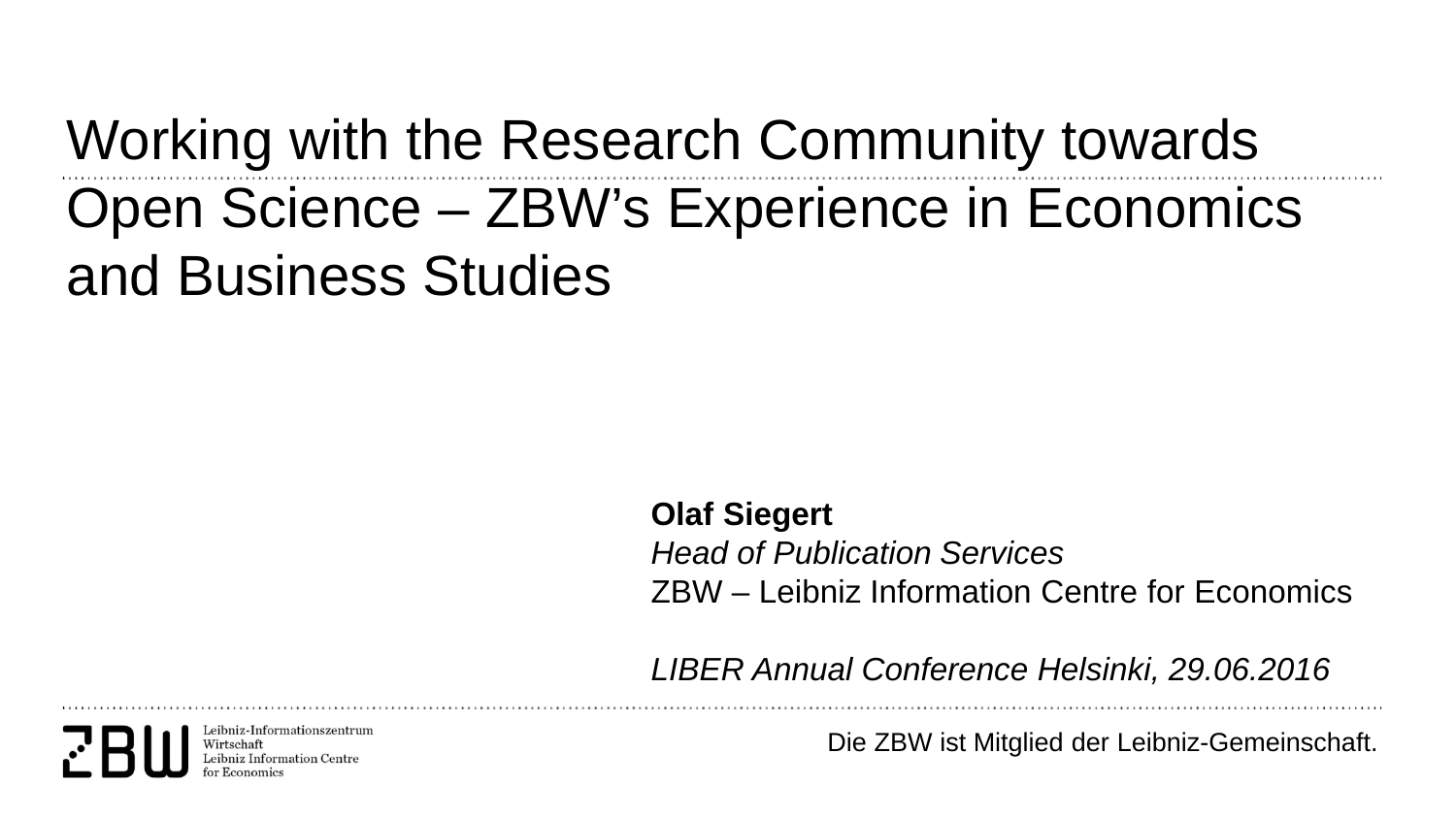# **Overview**

- **1. The ZBW in the German Information Landscape**
- **2. Collaboration with the Research Community in Economics**
	- **a. Open Access**
	- **b. Research Data Management**
	- **c. Conferences and Workshops**
- **3. The Communication Process and the Cultural Change**
- **4. Lessons Learned and Outlook**



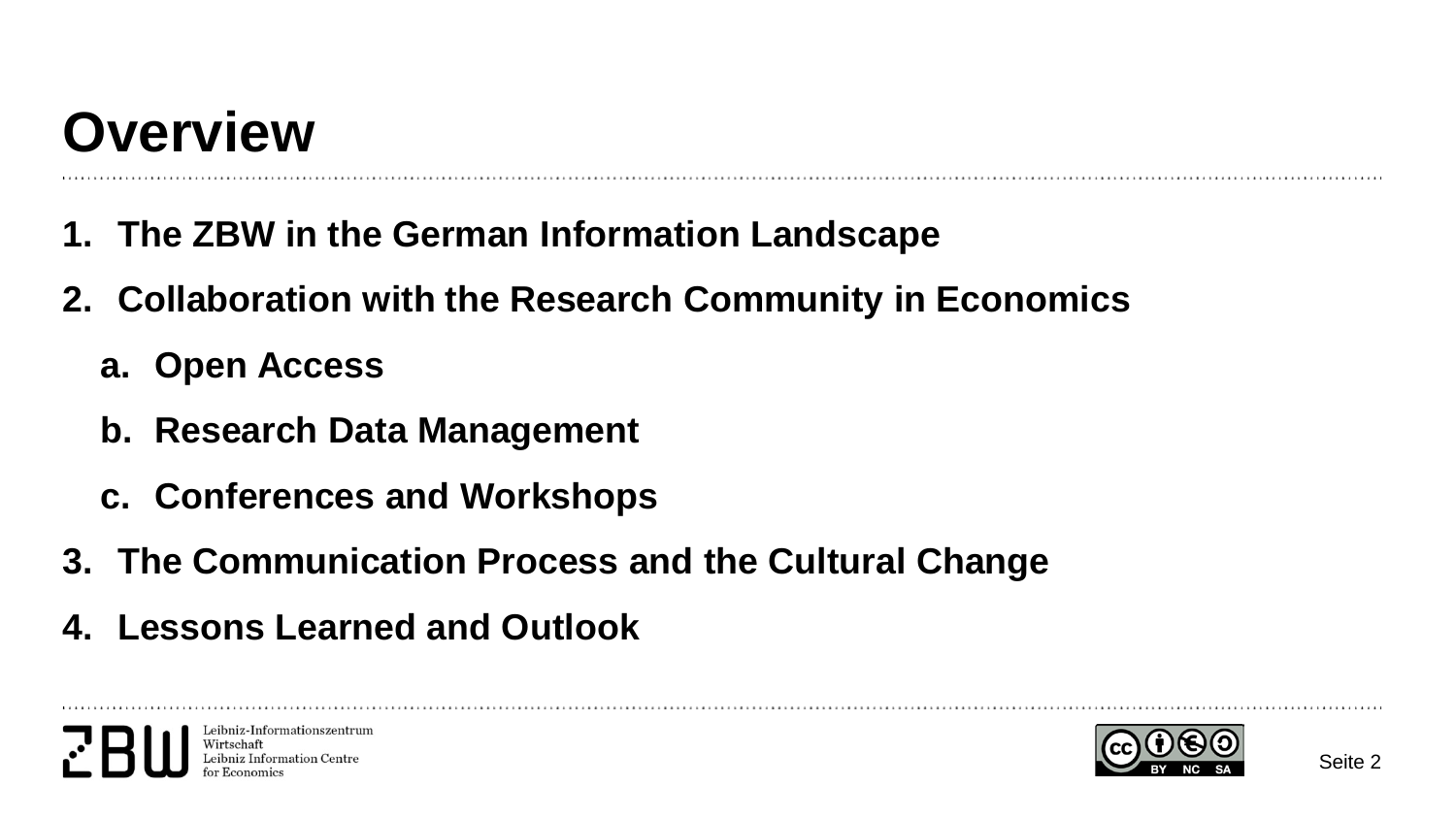## **1. The ZBW in the German Information Landscape**

- In Germany, the academic sector is divided in University based research and the non-university research organisations (like the Max-Planck Society, the Fraunhofer Society or the Leibniz Association).
- -> ZBW belongs to the Leibniz Association.
- Official national role since 1966 as the "National Library for Economics and Business Studies" (German Acronym "ZBW"), with the main activities *document delivery* and *production of bibliographic databases*
- Other similar non-university national research libaries and information centres, a lot of them now part of Leibniz
- National role as information infrastructures, but no local campus



**GFIZ Karlsruhe** 



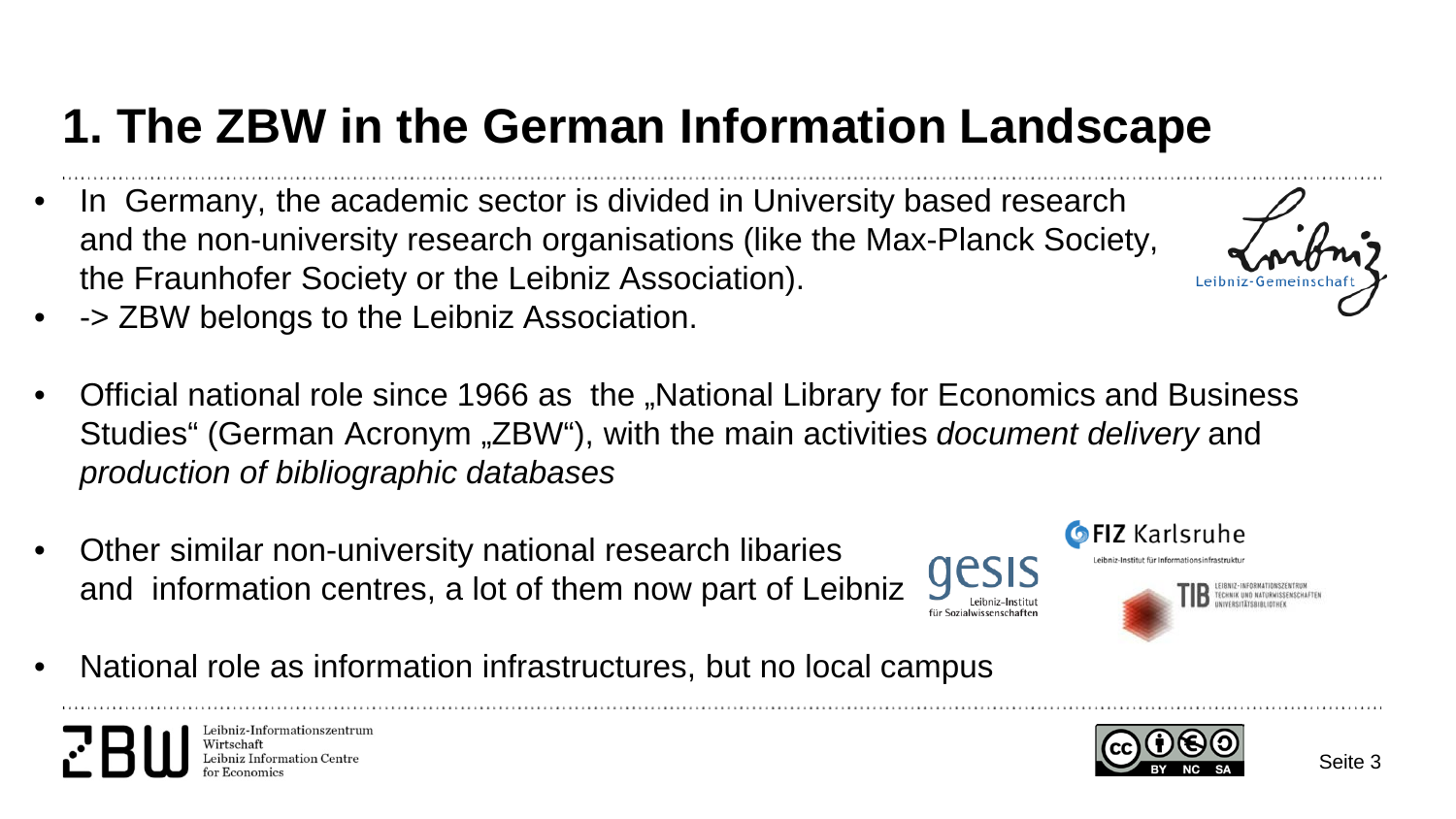### **1. The ZBW in the German Information Landscape**

- About 10 years ago, a new paradigm for these institutions emerged:
- Transformation away from (less needed) classical roles towards new aspects of information infrastructure and research support, meaning:
	- **Closer cooperation with the disciplinary research community**
	- **Establishing institutional research activities in the field of information sciences and computer science**
	- **New management model (Professor as institutional director instead of a "classical" library director)**



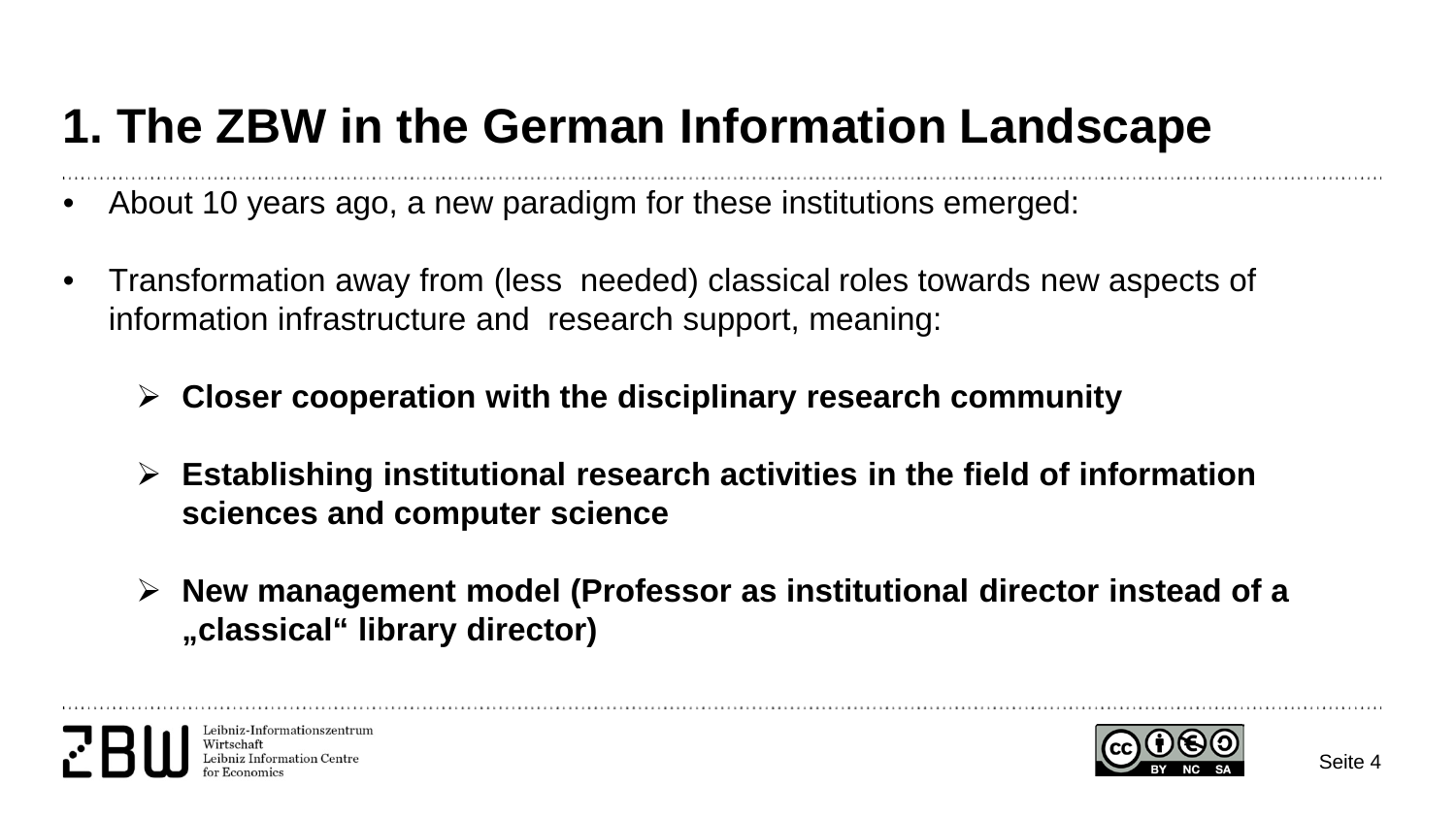## **1. The ZBW in the German Information Landscape**

#### Situation at ZBW:

- Closer cooperation with the disciplinary research community started 10 years ago with new some Open Access projects, later accompanied by the topics Research Data Management and Science 2.0
- Main target groups: learned societies and research associations, but also research institutions and university faculties (focus on institutions rather than single researchers)
- Since 2010 Professor of Computer Science as director of ZBW
- Since 2012 research department (incl. 2 Professors, PostDocs, PhD Students)



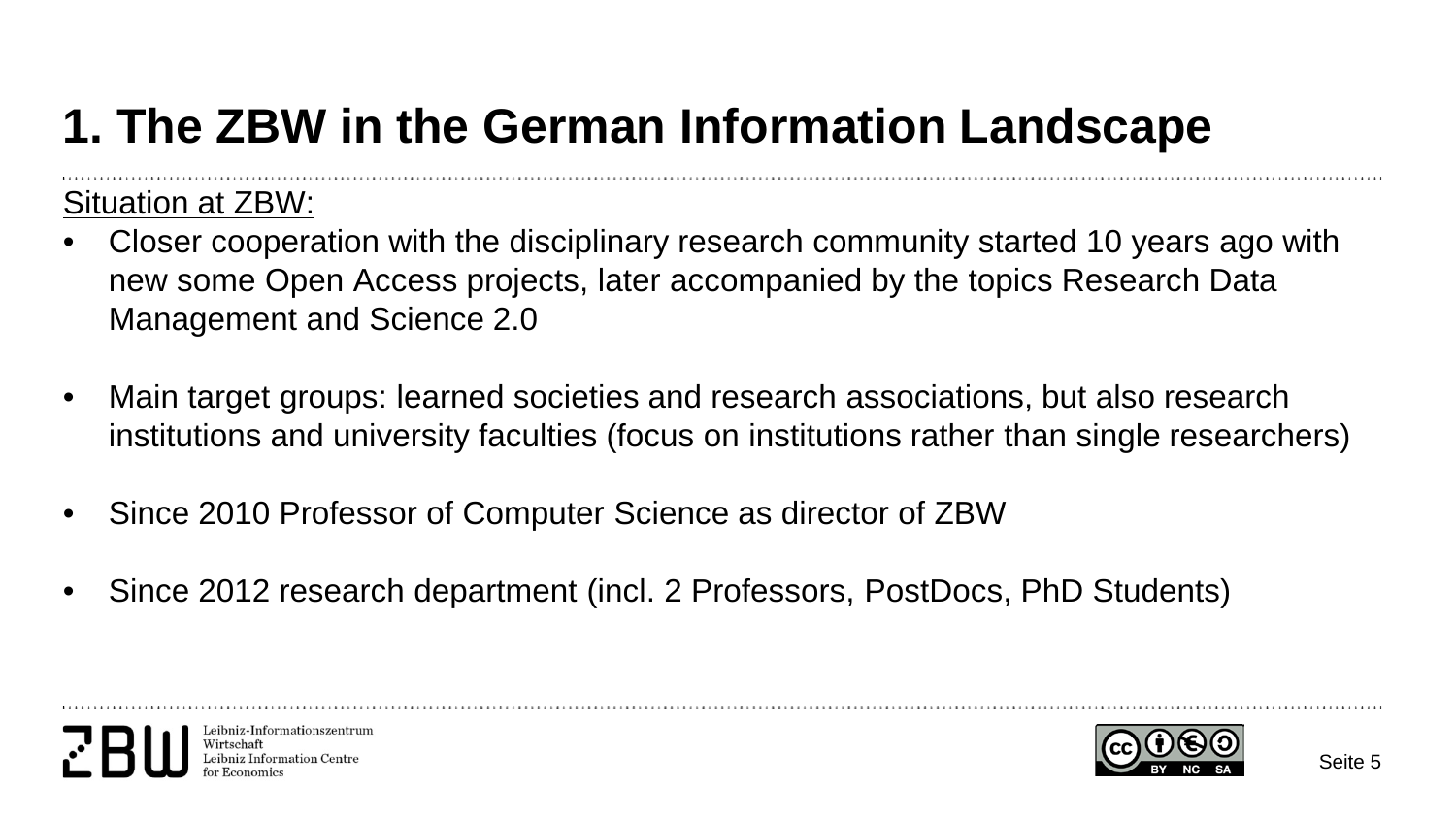## **2. Collaboration with the Research Community in Economics**

## **a) Open Access**

- Open Access as the first topic to get in touch with researchers on a new level, not associated with the classical library role of information provision.
- Some practical examples based on our projects
- Focus "What is the new approach to the research community?"



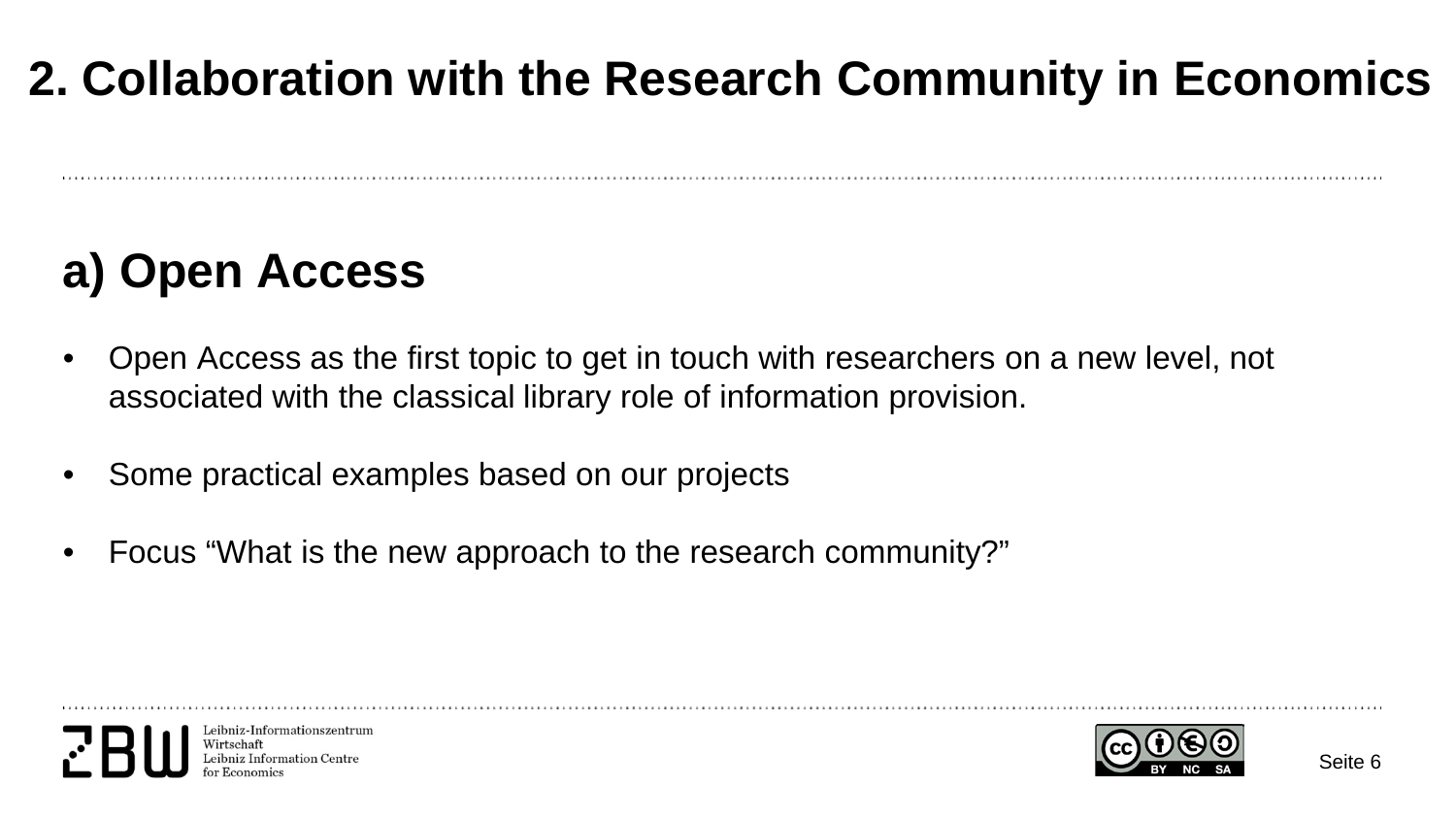## **2. Collaboration with the Research Community in Economics a) Open Access**

#### **Economists Online**

- EU project (2007-2010)
- 16 project partners from 10 EU countries (mainly libraries from e.g. Tilburg University, LSE, University of Toulouse)
- Main aims:
	- Making available publications from European Economists in Open Access
	- Using all legal options to unlock material based on personal publication lists
	- Establishing a network of repositories to store these papers
	- Showcase the content in a single portal

New approach to the research community:

- Taking care of their publications and making them available openly on the web
- Giving them legal advice concerning their author rights



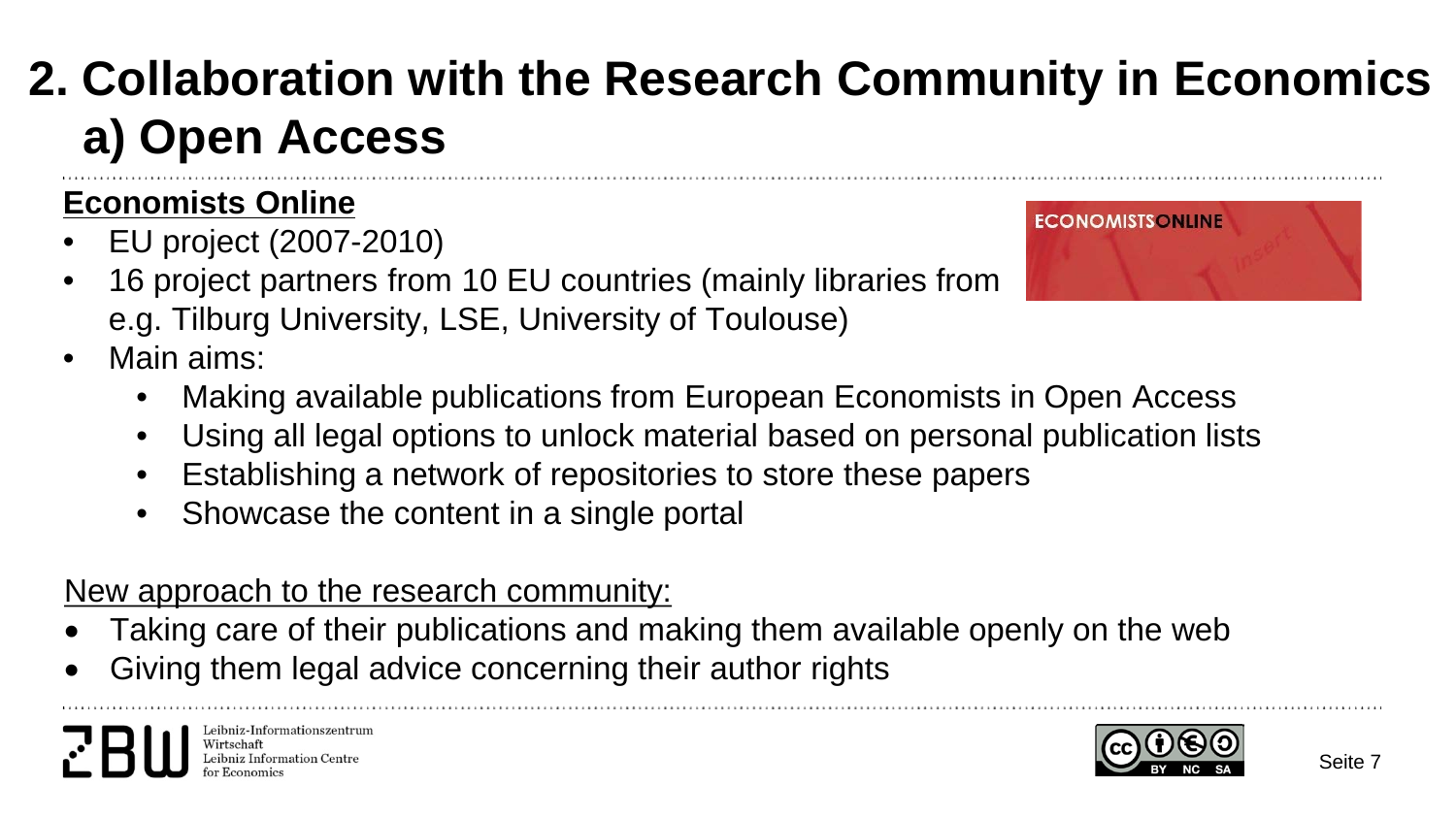## **2. Collaboration with the Research Community in Economics a) Open Access**

#### **EconStor**

- National DFG-funded project (2008-2010)
- Main aims:



Make Your Publications Visible.

- Establishing EconStor as networked and visible disciplinary repository
- Building an automated input service for RePEc
- Setting up direct connections to Institutions in Economics Research
- Giving single researchers the option to upload their papers individually

New approach to the research community:

- Providing researchers with a platform to disseminate their papers
- Helping research institutions managing their RePEc accounts



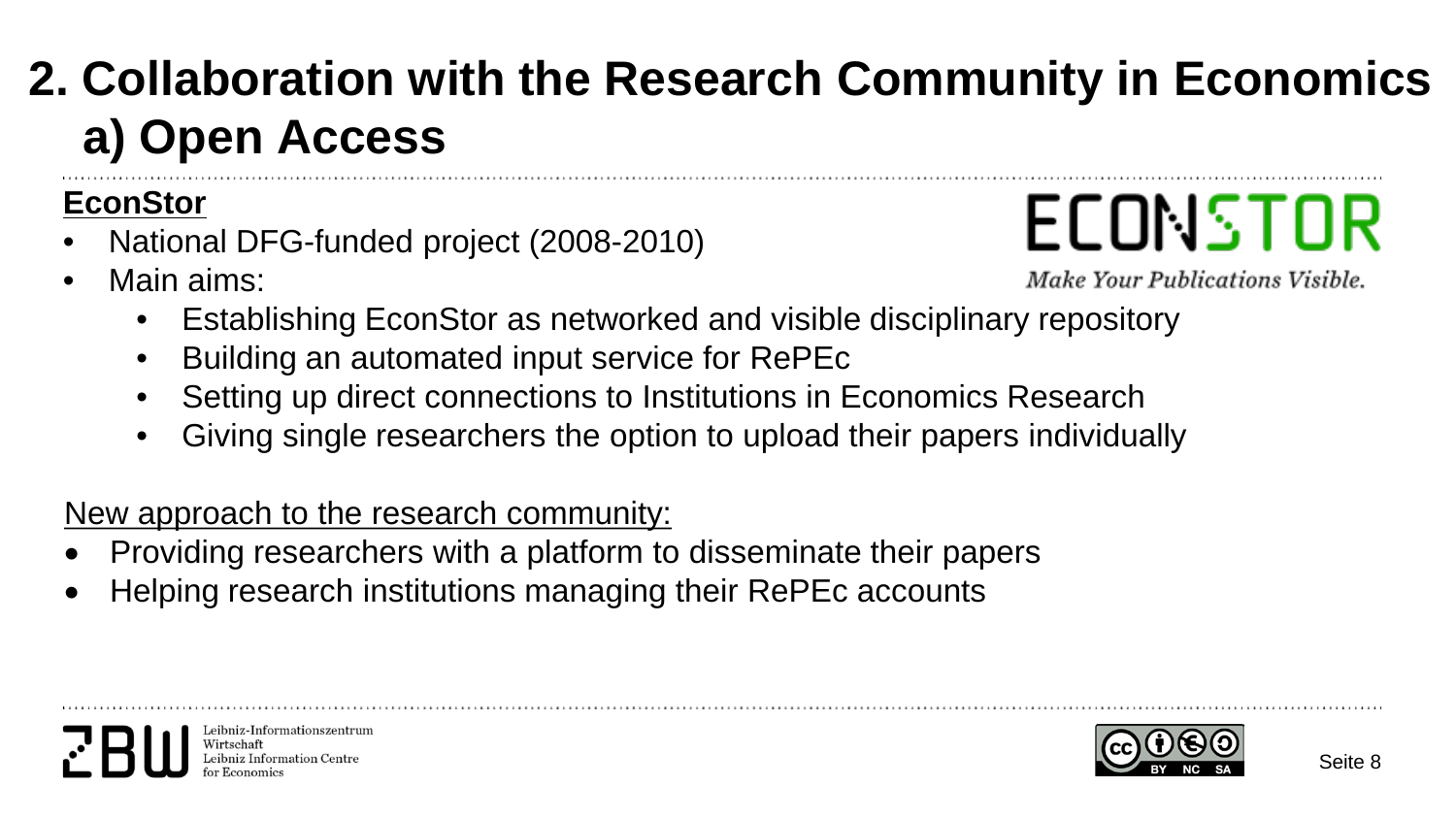## **2. Collaboration with the Research Community in Economics a) Open Access**

### **E-Journal Economics**

- National DFG-funded project (2007-2009)
- Project partners: Kiel Institute of World Economics, ZBW



- Main aims:
	- Set up a new kind of academic journal in Ecomomics Research
		- Open Access
		- Open Peer Review
	- Establish a worldwide network of Economists around this platform

#### New approach to the research community:

- ZBW as a publishing institution
- Showcasing skills in journal management



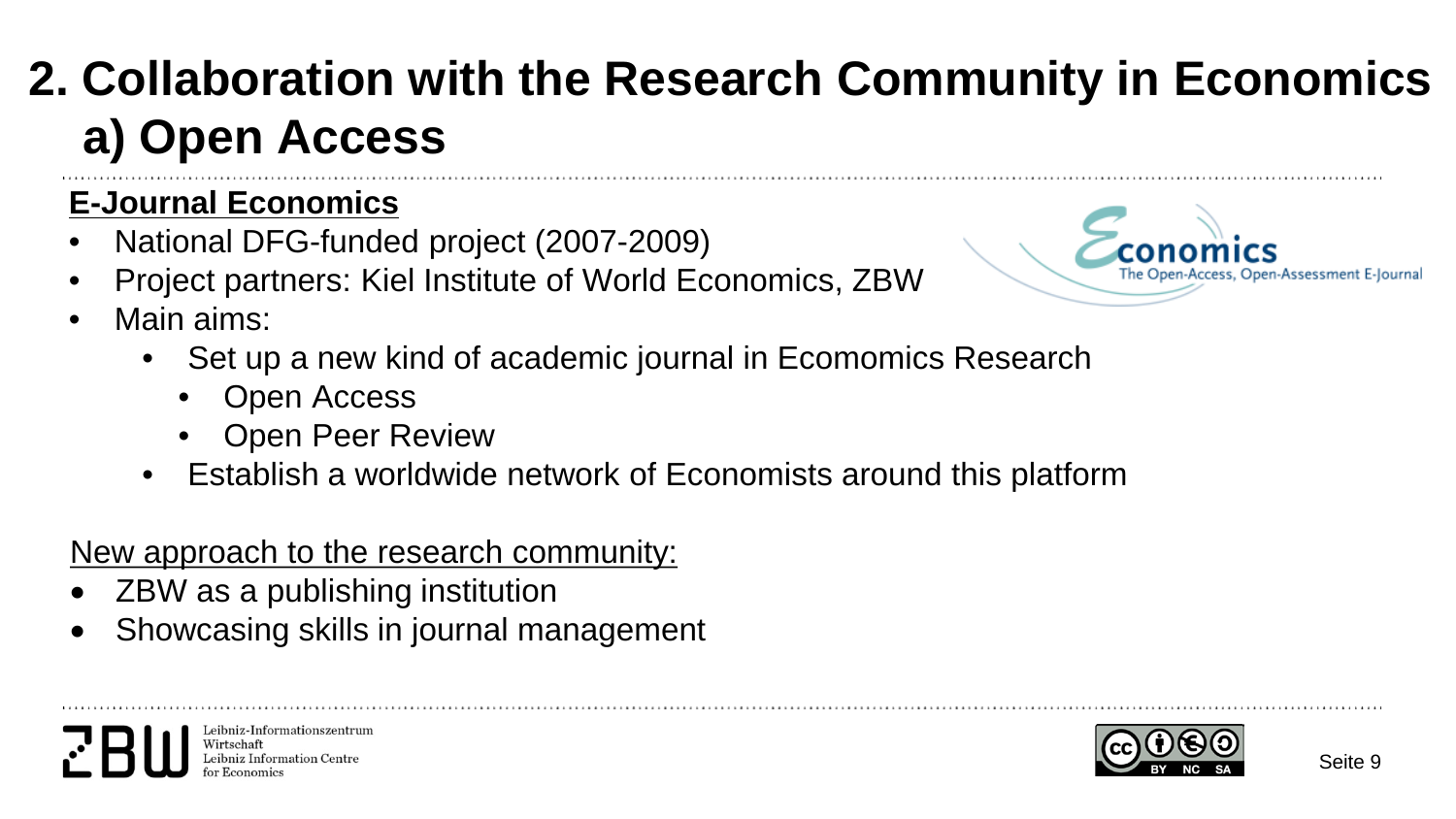## **2. Collaboration with the Research Community in Economics**

### **b) Research Data Management**

Leibniz-Informationszentrum Wirtschaft bniz Information Centre

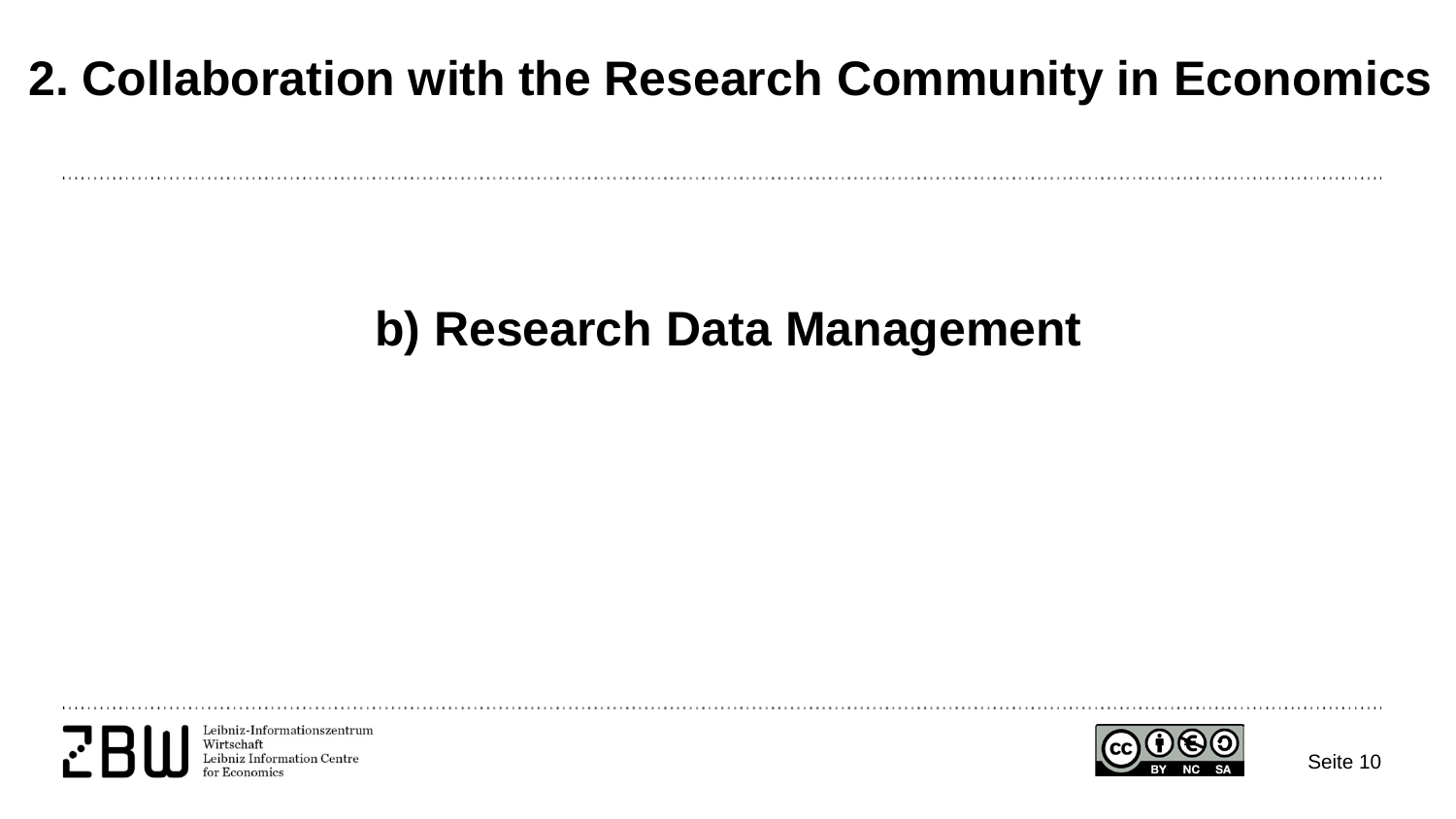## **2. Collaboration with the Research Community in Economics b) Research Data Management**

#### **EDaWaX**

- National DFG-funded project (2011-2016)
- Project partners: ZBW, German Data Forum (RatSWD), DIW/SOEP, Max-Planck-Institute for Innovation and Competition
- Main aims:
	- Analysing Data Policies and Data Archives of Academic Journals in Economics and Business Studies
	- $\triangleright$  Setting Up a Journal Data Archive as public infrastructure for journals

New approach to the research community:

- Common project with researchers other research infrastructure experts
- Advising Journal Editors on their strategy towards data based manuscripts



EDaWaX

European Data Watch Extended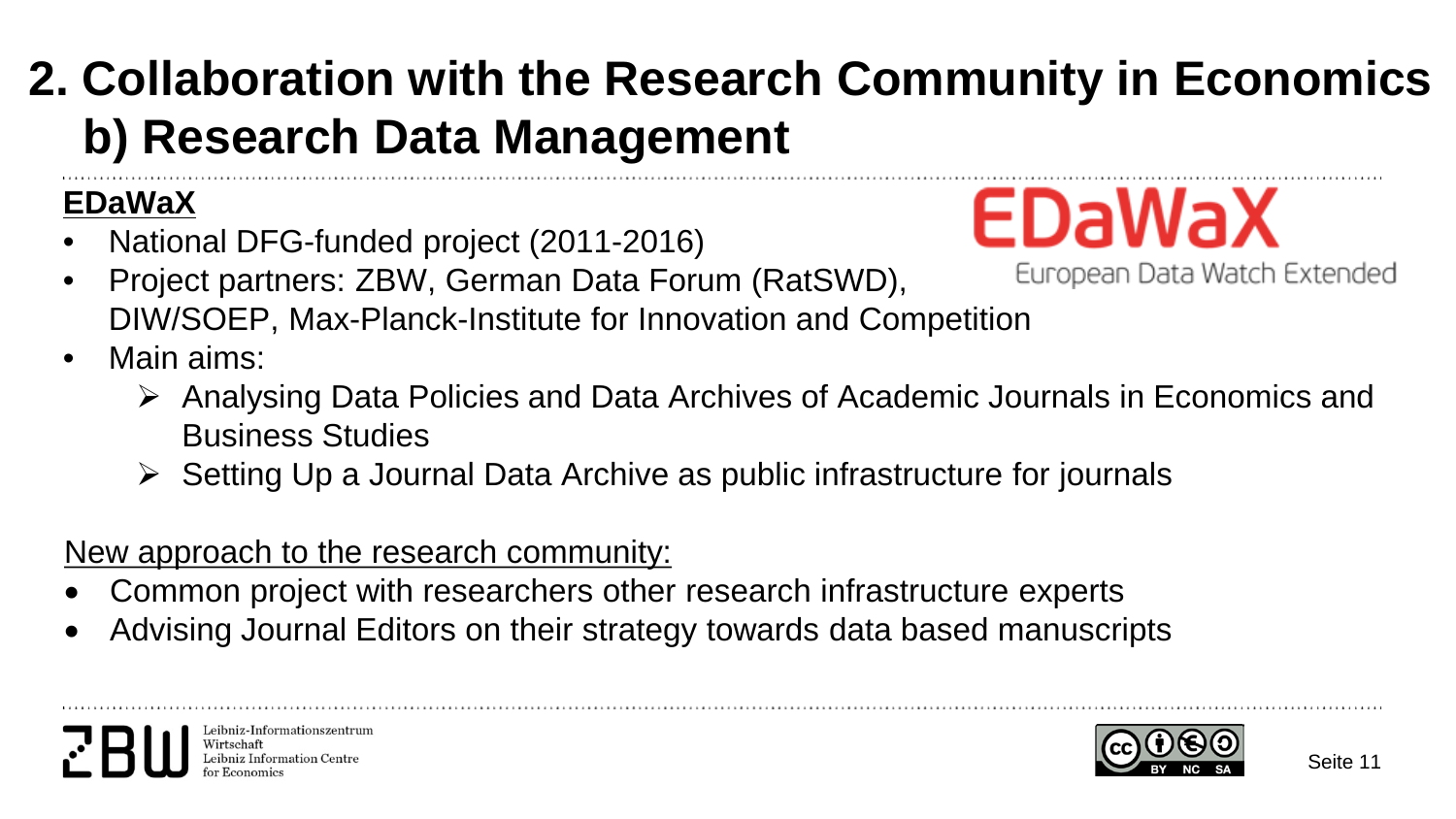## **2. Collaboration with the Research Community in Economics b) Research Data Management**

#### **SowiDataNet**

- National Leibniz-funded project (2014-2017)
- Project partners: GESIS, WZB, ZBW, DIW/SOEP,
- Goals:



- $\triangleright$  Development of a technical infrastructure (data repository) to discover and access institutionally created datasets (for quantitative data)
- $\triangleright$  Simple and low-threshold infrastructure component to store research data and for long-term access to data.

New approach to the research community:

- Common project with researchers and research infrastructure experts
- Providing skills in managing and storing research data out of projects

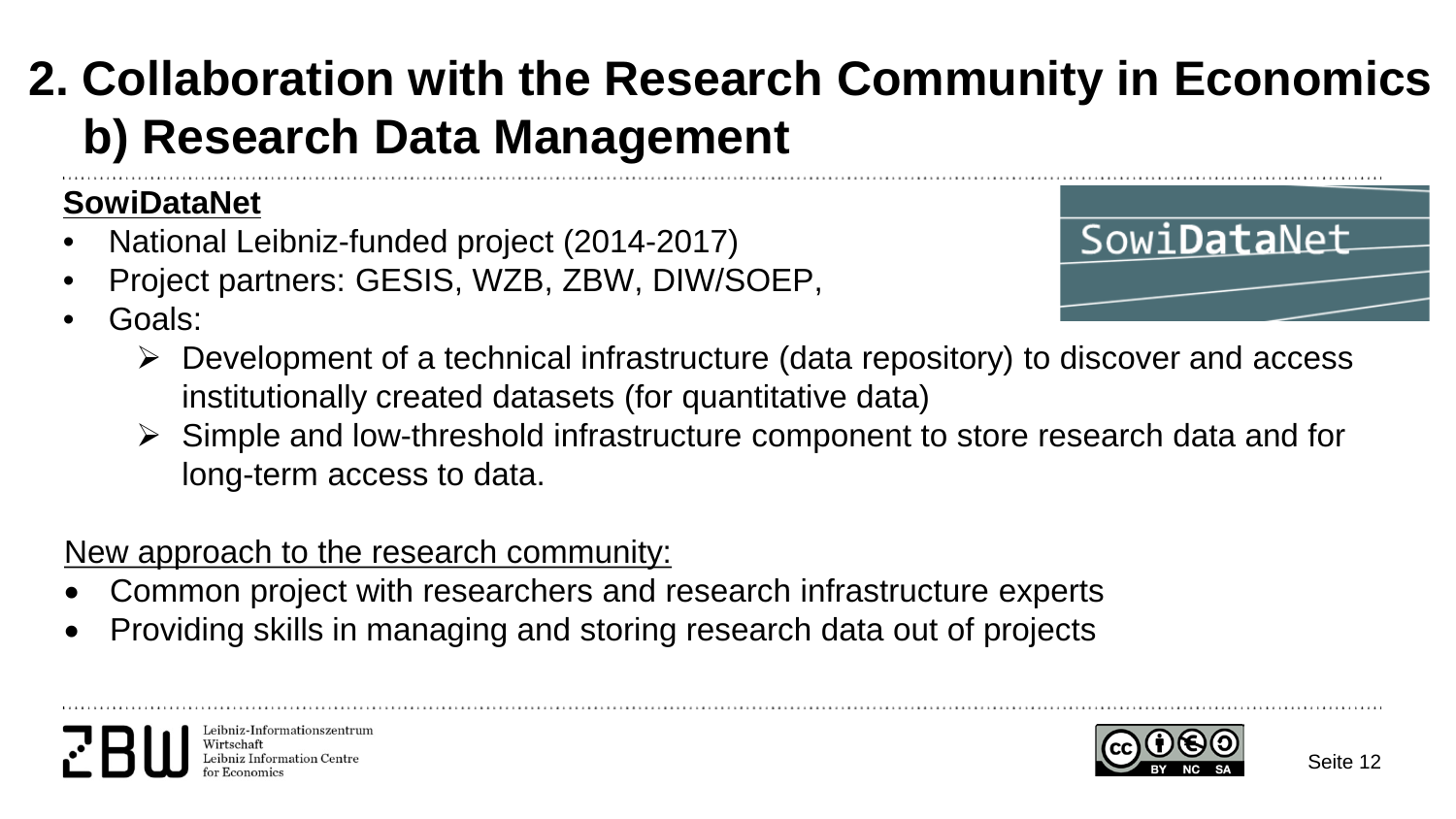## **2. Collaboration with the Research Community in Economics b) Research Data Management**

#### **Guidelines on Research Data Management (RDM)**

- National information brochure on several RDM topics for young academics & lecturers (2014/2015)
- Partners: ZBW, GESIS, German Data Forum (RatSWD)
- Adressed issues:
	- $\triangleright$  What are useful sources to procure data?
	- $\triangleright$  How to cite research data?
	- $\triangleright$  How to document self-compiled datasets?
	- $\triangleright$  How and where to store these datasets?

New approach to the research community:

• Providing skills and expertise to young researchers



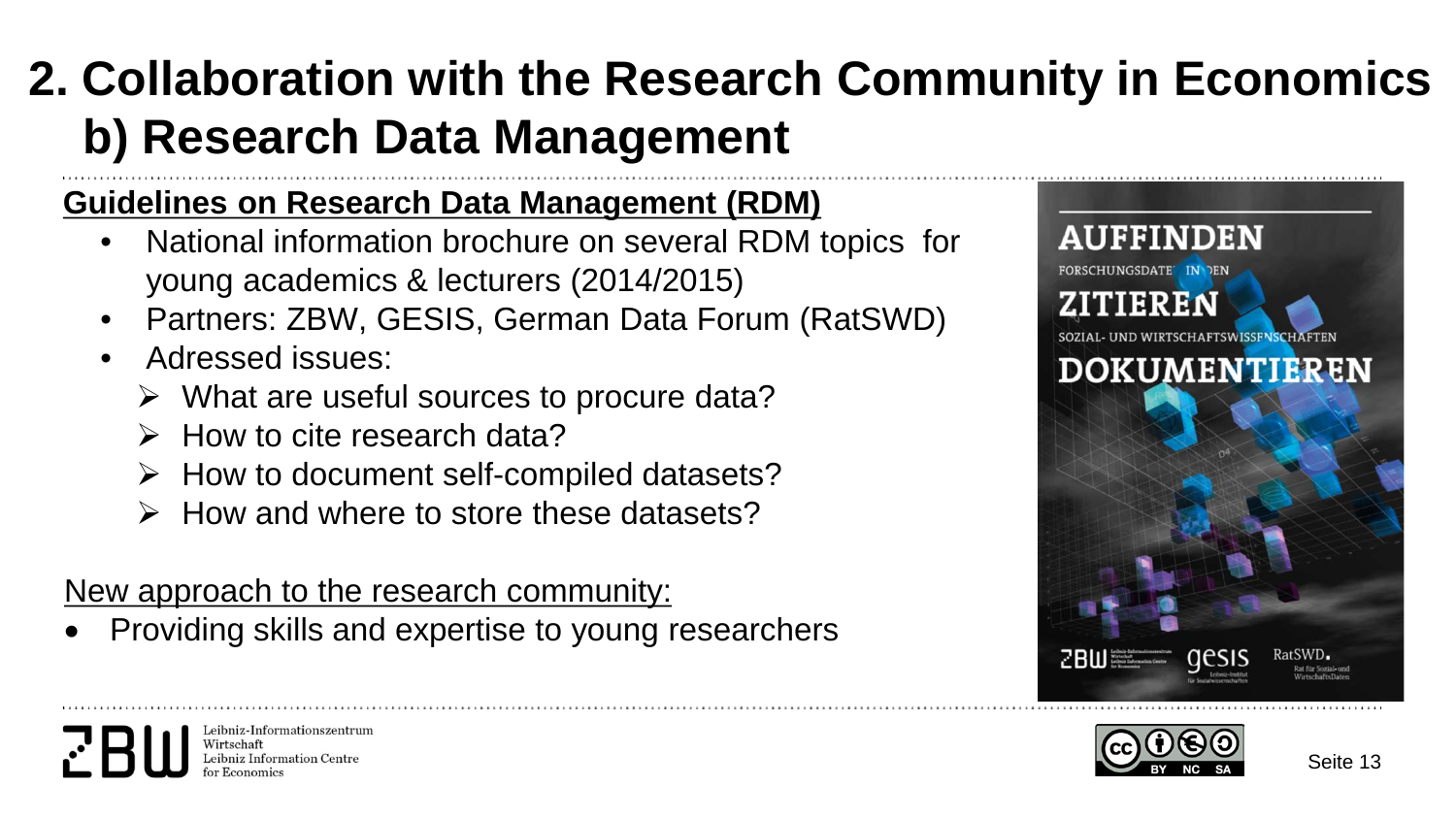## **2. Collaboration with the Research Community in Economics**

### **c) Conferences and Workshops**

Leibniz-Informationszentrum Wirtschaft bniz Information Centre

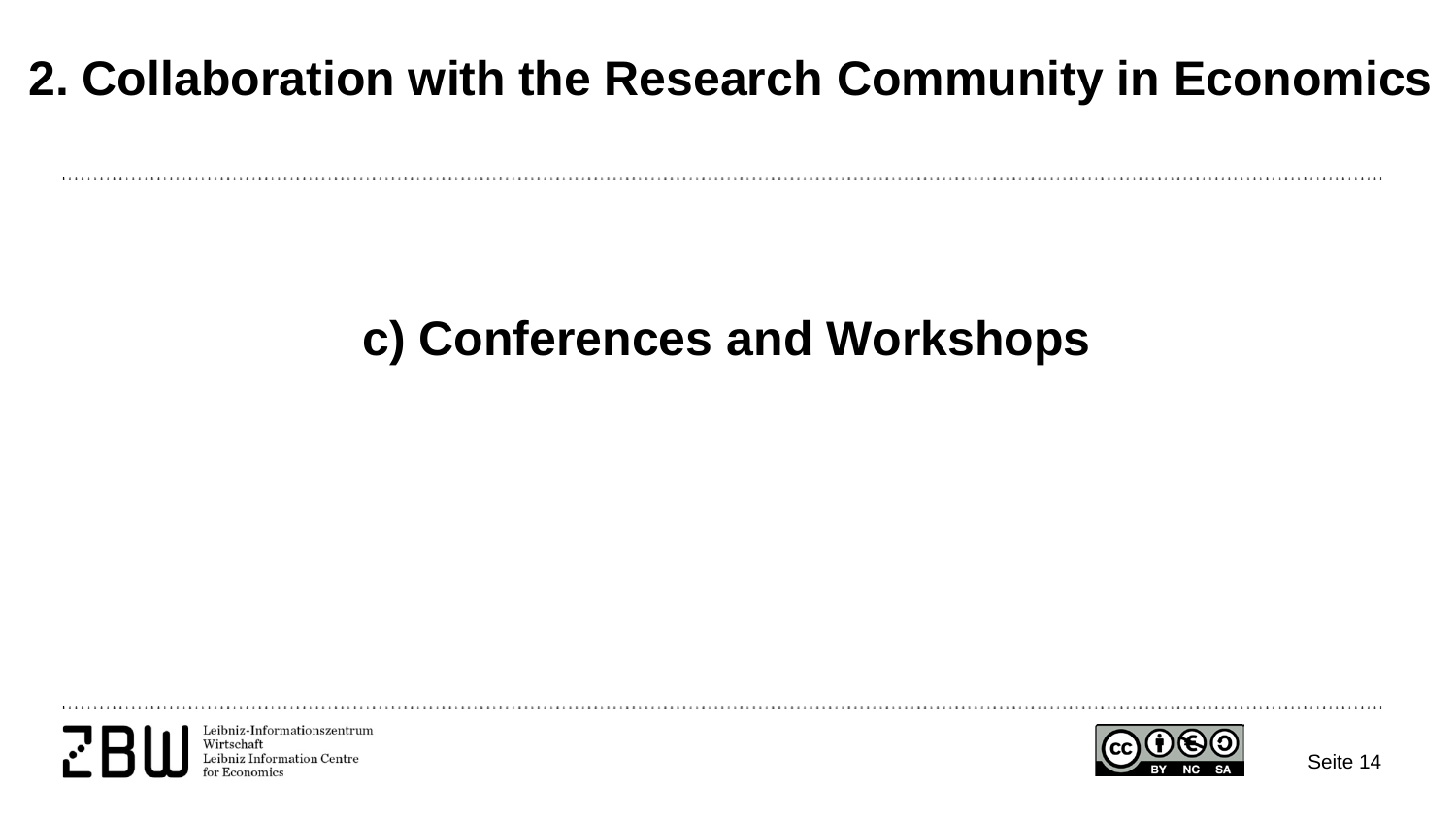## **2. Collaboration with the Research Community in Economics c) Conferences and Workshops**

#### **Open Science topics at researchers conferences**

- The ZBW has organized several workshops and panel discussions at the annual conferences of the German Economic Association (VfS) or the German Academic Association for Business Research (VHB), e.g.
	- *Panel Discussion "Data Sharing" (VfS 2013)*
	- *Workshop "Science 2.0" (VfS 2014)*
	- *Panel Discussion "Science 2.0" (VHB 2015)*
	- *Workshop "Data Management for Journals" (VHB 2016)*

#### New approach to the research community:

Leibniz-Informationszentru

Virtschaft

- Direct communication with learned society
- Adressing Open Science topics and stimulating discussions



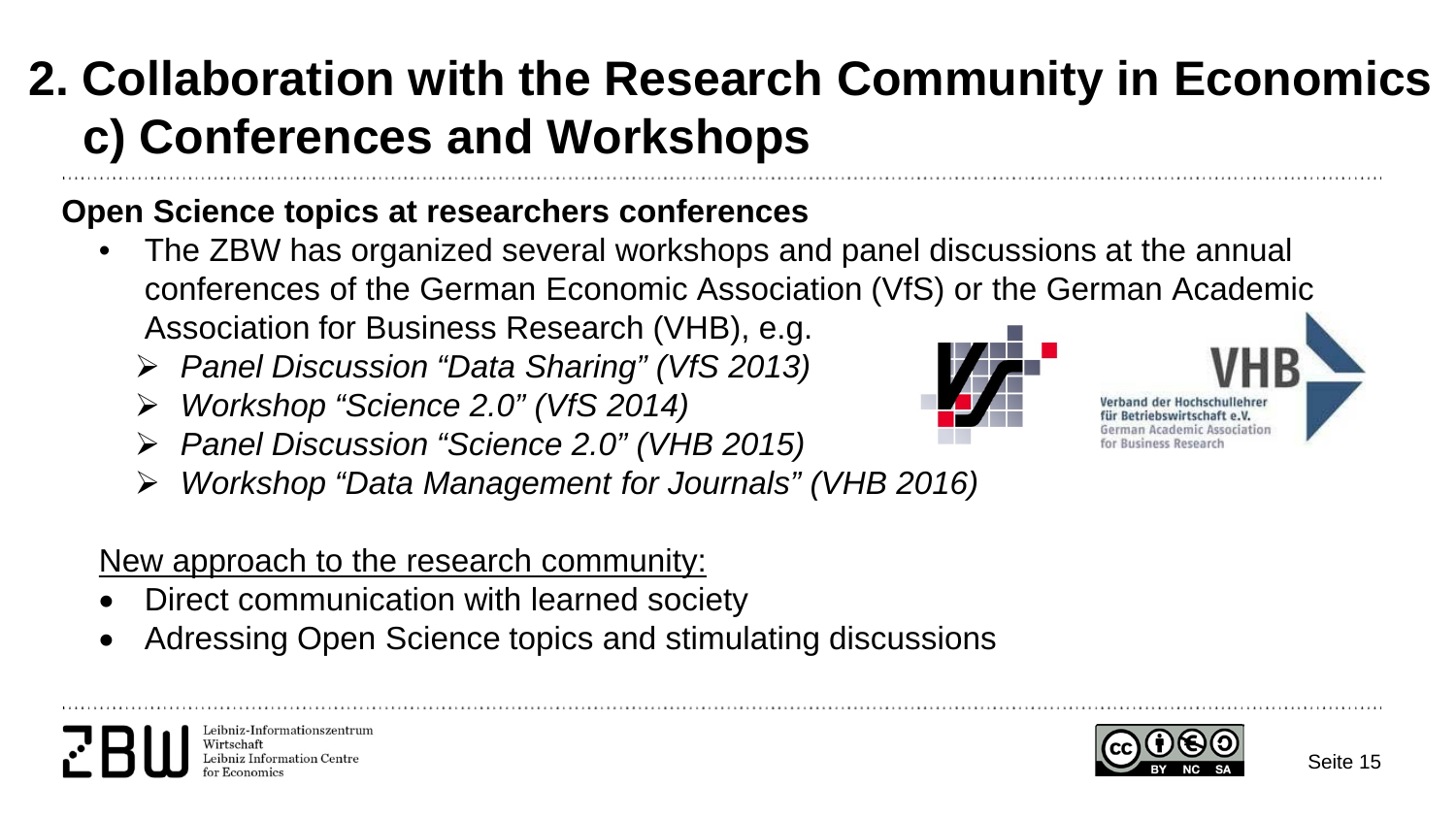## **2. Collaboration with the Research Community in Economics c) Conferences**

- **"The Future of Scholarly communication in Economics"**
	- *International workshop organized by ZBW and the Kiel Institute*
	- *Idea: Economists present their research on aspects of scholarly communication*
	- *2-day-event in Hamburg in March 2015*
	- *Programme committee with Economists from USA, UK and Germany*



#### New approach to the research community:

- Organizing a scholarly workshop (from Economists for Economists) together with researchers
- Being visible as expert on scholarly communication



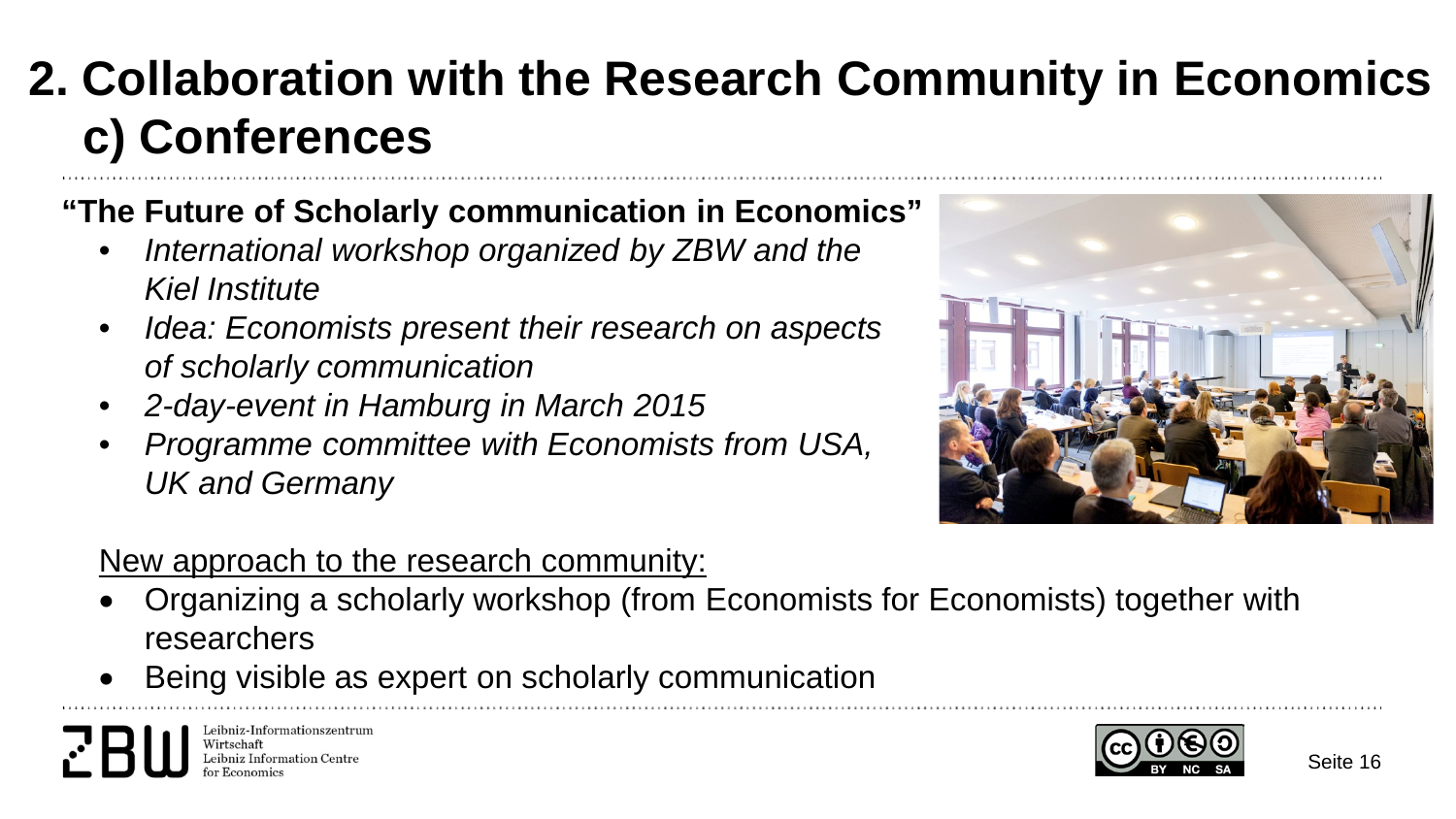## **3. The Communication Process and the Cultural Change**

- The first years were very difficult
- A lot of "Top-Down-Attitude" among researchers
- But also a rather "classical" library attitude among our own staff, which did not reflect the researchers view enough
- The project activities gave new insights in the world of researchers and their priorities and behaviour
- We also changed along the way, building more and more knowledge with each new project



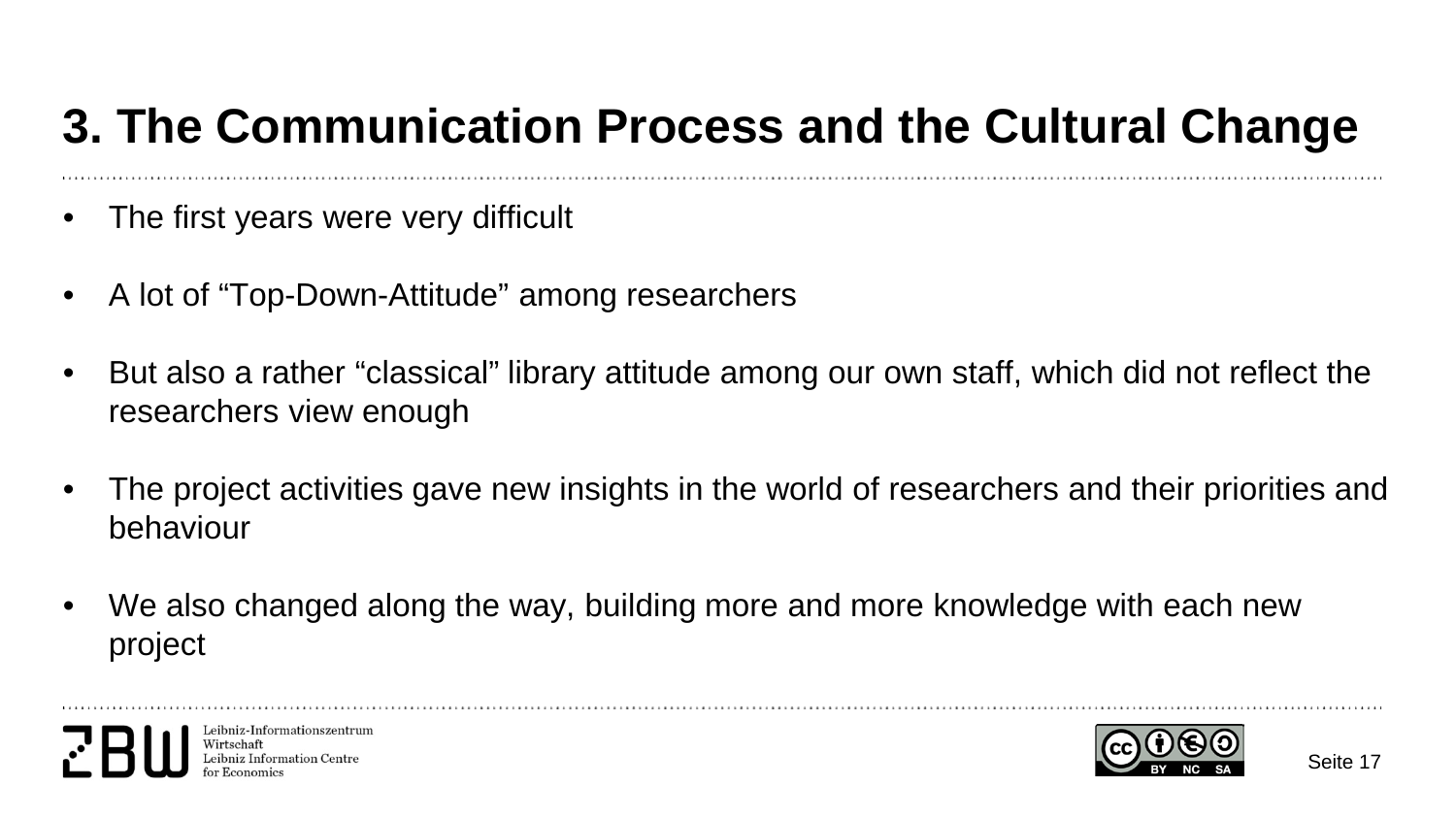## **3. The Communication Process and the Cultural Change**

Practical changes:

- Major reorganisation at ZBW (in 2012):
	- New department *"Economic Research Interface"* (led by an Economist) Main tasks:
		- − Liaise with research community
		- − Identify their needs concerning information infrastructure
		- − Present new technical possibilities
		- − Communicate new requirements of research policy / research funders
	- New working group *"Publication Services"* with topics *Open Access* and *Research Data Management*



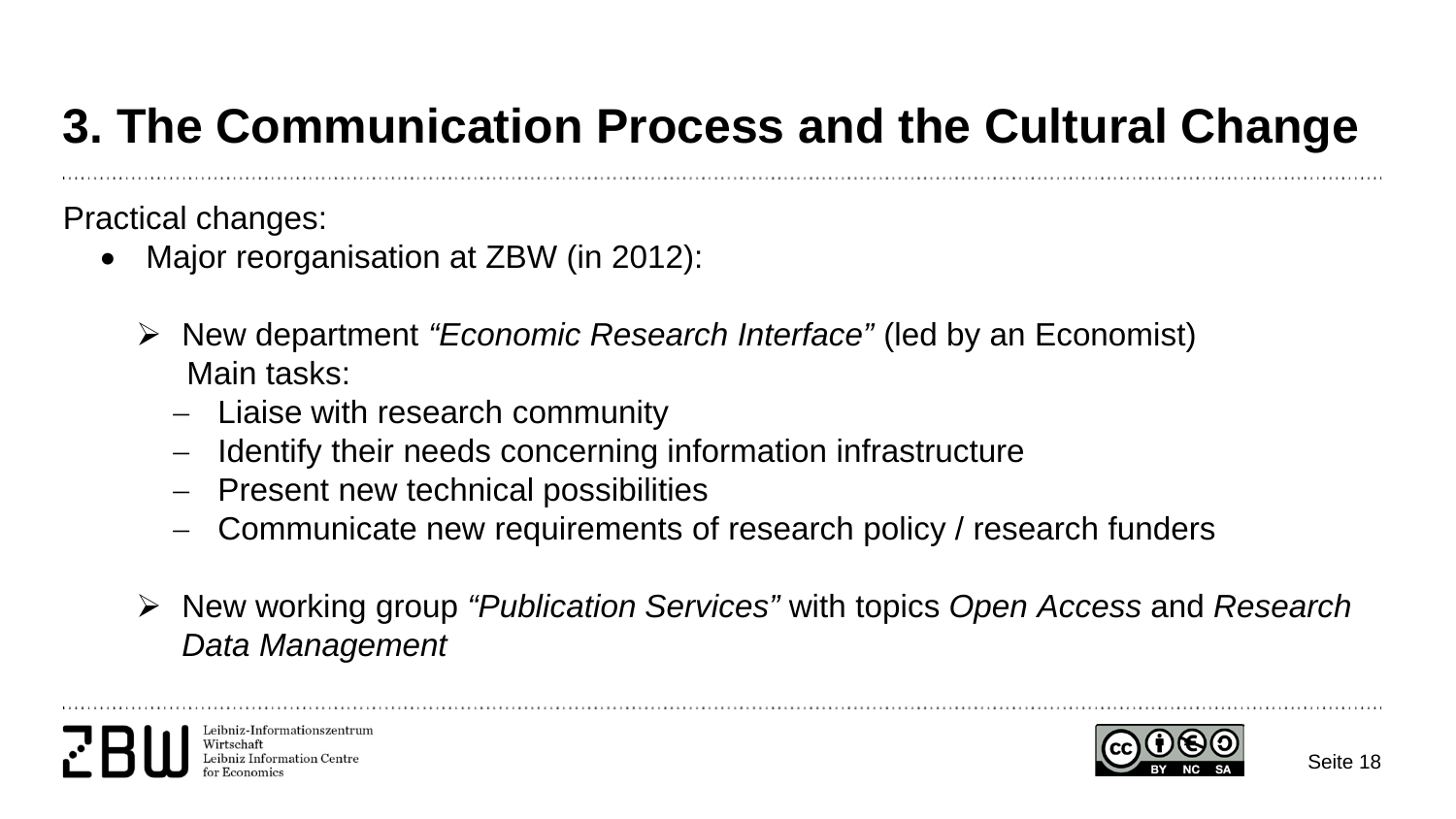### **3. The Communication Process and the Cultural Change**

#### *ZBW Organizational Chart*



Leibniz-Informationszentrum Wirtschaft Leibniz Information Centre

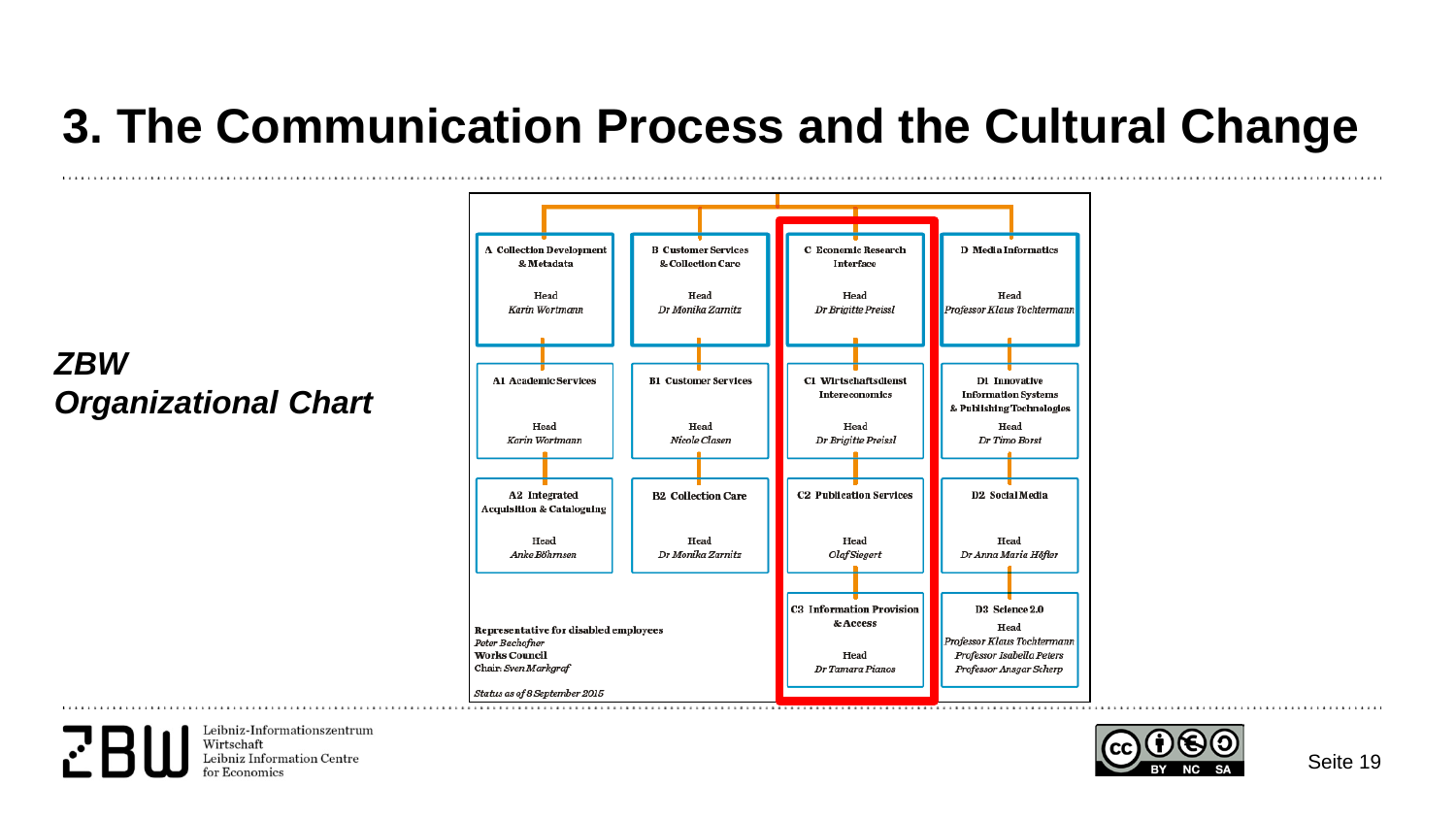### **4. Lessons Learned and Outlook**

- With new topics there are new chances of being recognized by researchers
- It takes time to build enough experiences to be regarded as expert
- Most researchers don't want to specialize in infrastructure or scholarly communication, they are thankful for support of libraries
- Each researcher has his or her personal research environment the expertise and services offered must fit their individual needs
- Specific libraries offer specific services ZBWs activities reflect our special role



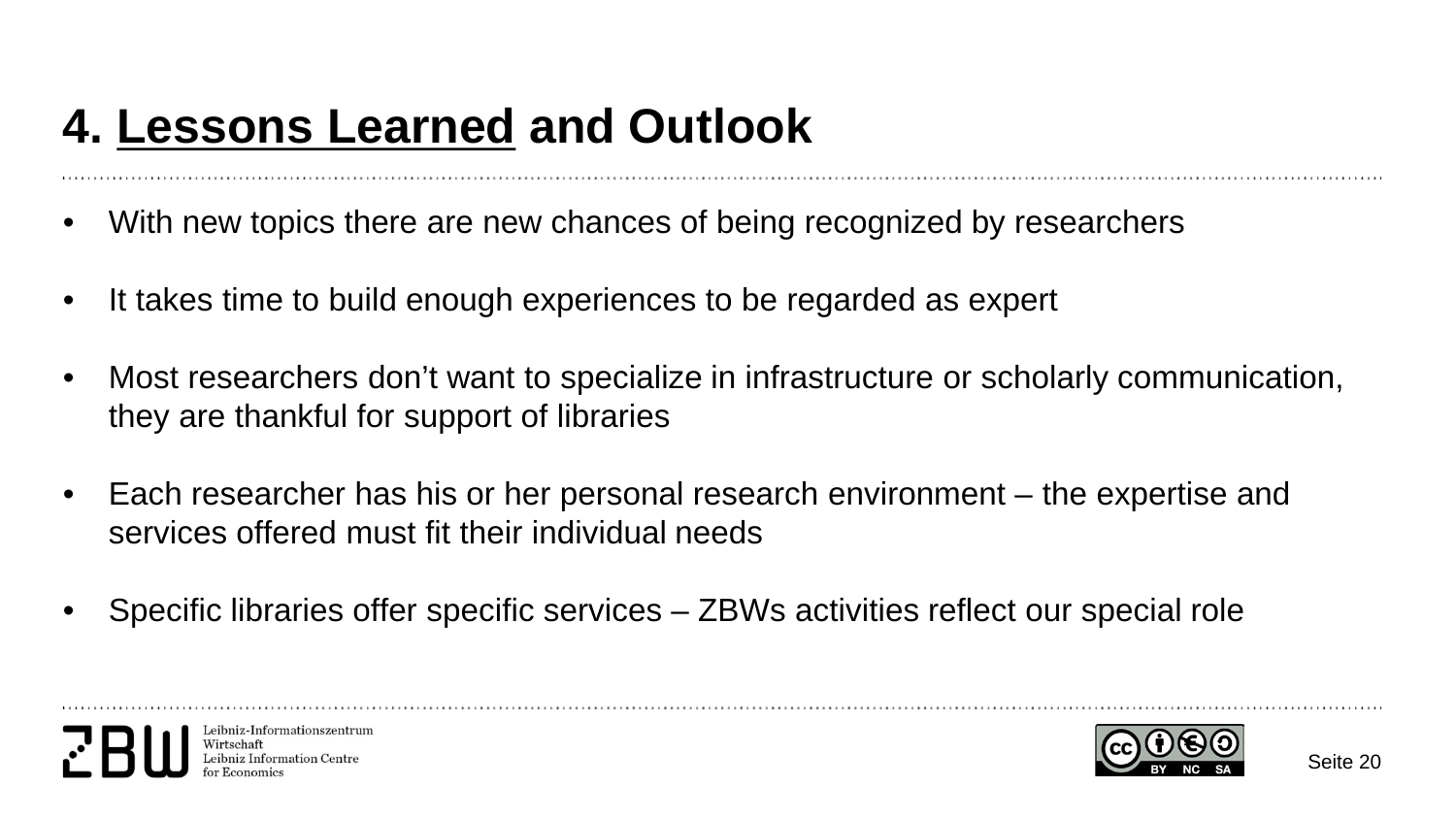### **4. Lessons Learned and Outlook**

- Collaboration with researchers will remain very important for ZBW
- Focus on learned societies and research organizations, less on single researchers
- Main aim is to be recognized as natural partner and service provider
- Expanding services towards the European and international level